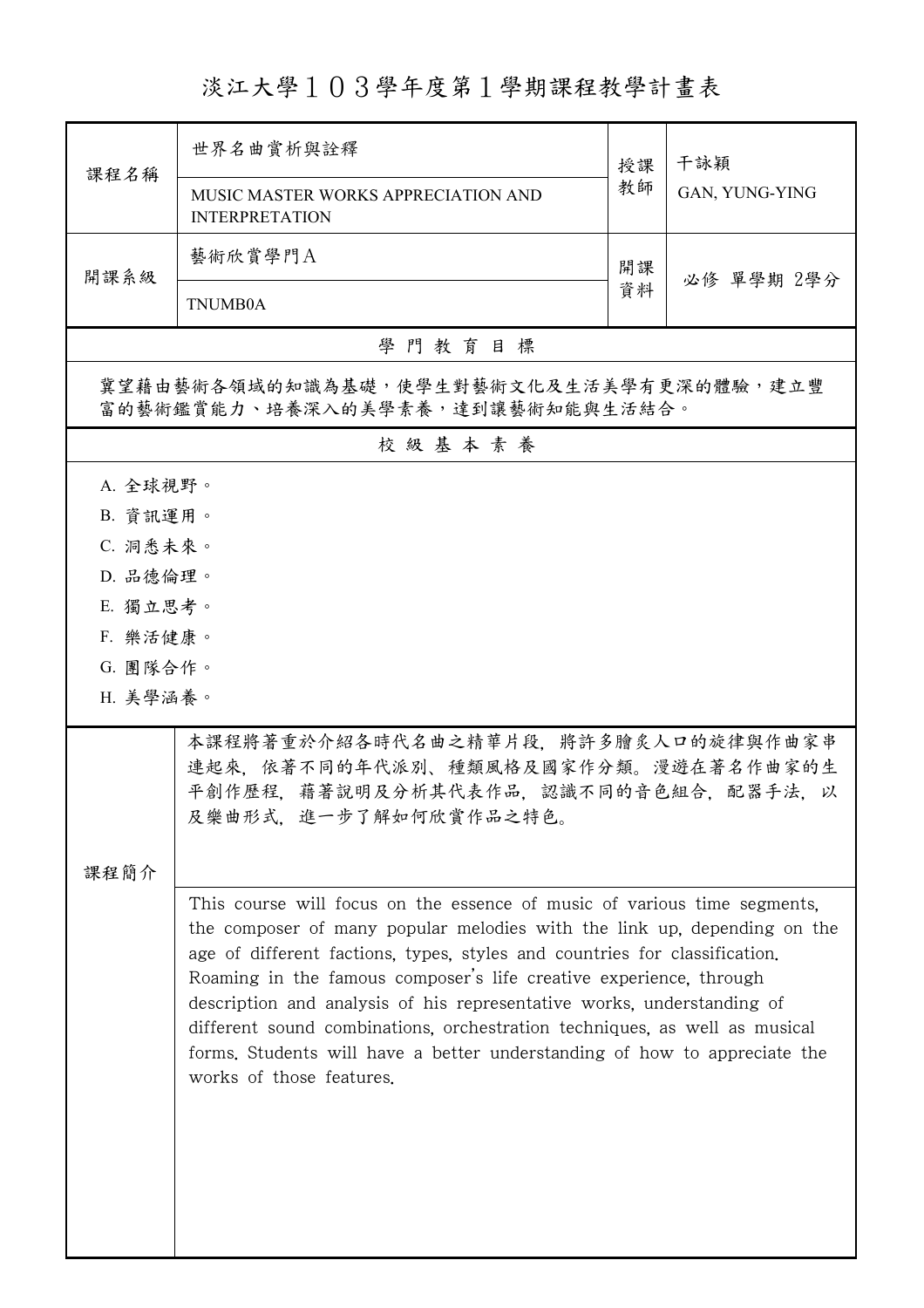本課程教學目標與目標層級、校級基本素養相關性

一、目標層級(選填): (一)「認知」(Cognitive 簡稱C)領域:C1 記憶、C2 瞭解、C3 應用、C4 分析、 C5 評鑑、C6 創造 (二)「技能」(Psychomotor 簡稱P)領域:P1 模仿、P2 機械反應、P3 獨立操作、 P4 聯結操作、P5 自動化、P6 創作 (三)「情意」(Affective 簡稱A)領域:A1 接受、A2 反應、A3 重視、A4 組織、 A5 內化、A6 實踐

二、教學目標與「目標層級」、「校級基本素養」之相關性:

 (一)請先將課程教學目標分別對應前述之「認知」、「技能」與「情意」的各目標層級, 惟單項教學目標僅能對應C、P、A其中一項。

 (二)若對應「目標層級」有1~6之多項時,僅填列最高層級即可(例如:認知「目標層級」 對應為C3、C5、C6項時,只需填列C6即可,技能與情意目標層級亦同)。

 (三)再依據所訂各項教學目標分別對應其「校級基本素養」。單項教學目標若對應 「校級基本素養」有多項時,則可填列多項「校級基本素養」。 (例如:「校級基本素養」可對應A、AD、BEF時,則均填列。)

| 序              | 教學目標(中文)                                    |  |                                                                  | 相關性              |             |  |  |  |
|----------------|---------------------------------------------|--|------------------------------------------------------------------|------------------|-------------|--|--|--|
| 號              |                                             |  | 教學目標(英文)                                                         | 目標層級             | 校級基本素養      |  |  |  |
| $\mathbf{1}$   | 認識音樂大師                                      |  | be able to recognizing many<br>great contemporary musicians      | C <sub>2</sub>   | EH          |  |  |  |
| $\overline{2}$ | 瞭解音樂美學對其有更深的體驗與<br>認知                       |  | have a deeper experience of<br>music aesthetics and<br>cognition | A <sub>4</sub>   | <b>EFH</b>  |  |  |  |
| $\overline{3}$ | 提昇對音樂與藝術的鑑賞能力                               |  | be able to enhance the<br>appreciation of music and the<br>arts  | A <sub>5</sub>   | <b>EFH</b>  |  |  |  |
| $\overline{4}$ | 分析不同的音樂派別                                   |  | be able to understand and<br>analyze different musical<br>genre  | A <sub>4</sub>   | <b>EFGH</b> |  |  |  |
| 教學目標之教學方法與評量方法 |                                             |  |                                                                  |                  |             |  |  |  |
| 序<br>號         | 教學目標                                        |  | 教學方法                                                             | 評量方法             |             |  |  |  |
| $\mathbf{1}$   | 認識音樂大師                                      |  | 講述、賞析                                                            | 紙筆測驗、報告、上課<br>表現 |             |  |  |  |
| 2              | 瞭解音樂美學對其有更深的體驗與<br>認知                       |  | 講述、討論、賞析                                                         | 紙筆測驗、報告、上課<br>表現 |             |  |  |  |
| $\overline{3}$ | 提昇對音樂與藝術的鑑賞能力                               |  | 講述、討論、賞析                                                         | 紙筆測驗、報告          |             |  |  |  |
| $\overline{4}$ | 分析不同的音樂派別                                   |  | 講述、賞析                                                            | 紙筆測驗、上課表現        |             |  |  |  |
| 授課進度表          |                                             |  |                                                                  |                  |             |  |  |  |
| 次              | 日期起訖                                        |  | 內 容 (Subject/Topics)                                             | 備註               |             |  |  |  |
| $\mathbf{1}$   | $103/09/15$ ~<br>聆賞入門<br>103/09/21          |  |                                                                  |                  |             |  |  |  |
| $\mathfrak{D}$ | $103/09/22$ ~<br>指揮的魅力 vs 管弦樂團<br>103/09/28 |  |                                                                  |                  |             |  |  |  |
|                |                                             |  |                                                                  |                  |             |  |  |  |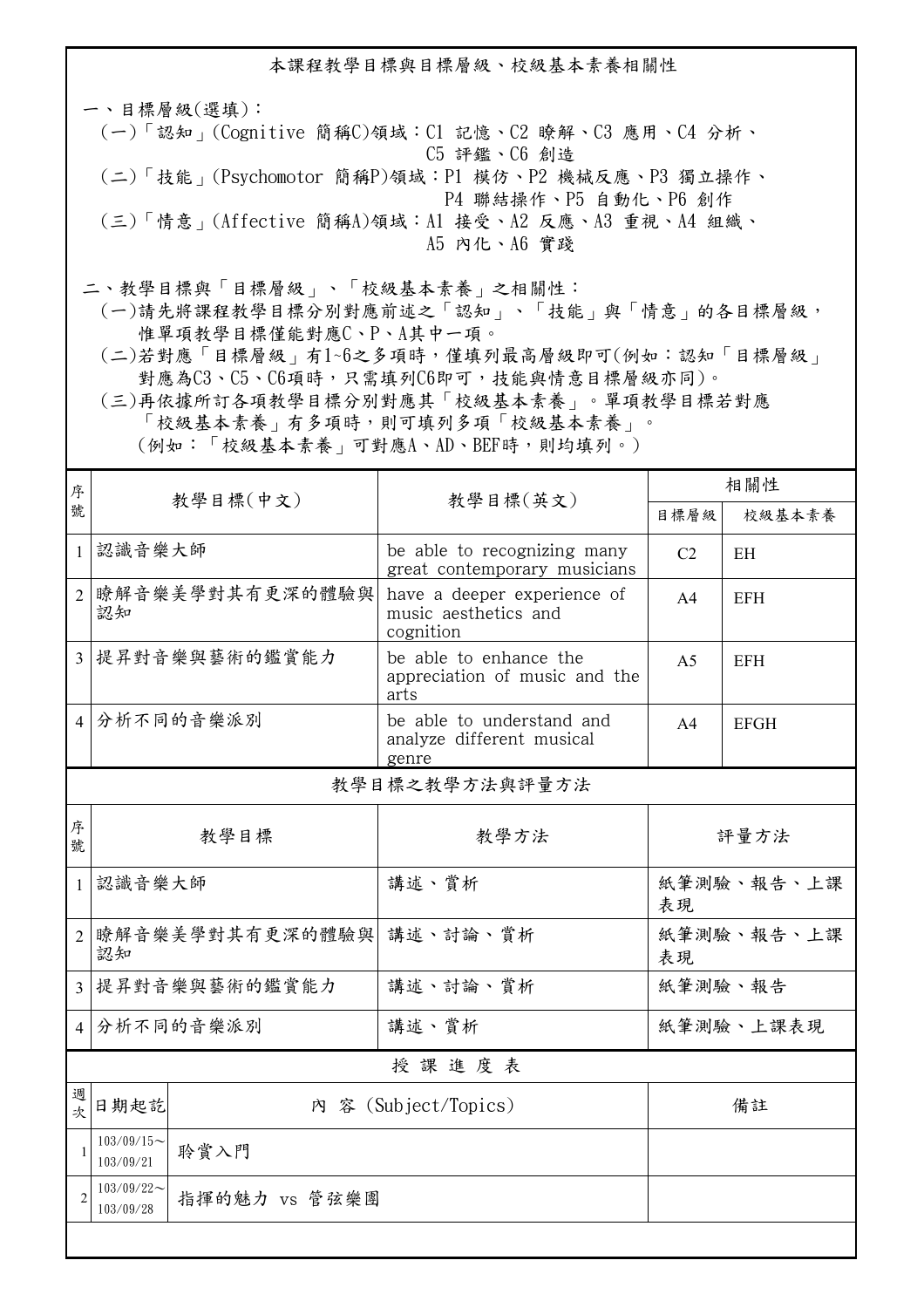| 3           | $103/09/29$ ~<br>103/10/05    | 交響系列I-經典交響曲                                                                                                                                                                                                                                                                                                     |  |  |
|-------------|-------------------------------|-----------------------------------------------------------------------------------------------------------------------------------------------------------------------------------------------------------------------------------------------------------------------------------------------------------------|--|--|
| 4           | $103/10/06 \sim$<br>103/10/12 | 交響系列II-交響曲之美                                                                                                                                                                                                                                                                                                    |  |  |
| 5           | $103/10/13$ ~<br>103/10/19    | 室內樂一弦樂、管樂                                                                                                                                                                                                                                                                                                       |  |  |
| 6           | $103/10/20$ ~<br>103/10/26    | 協奏曲介紹                                                                                                                                                                                                                                                                                                           |  |  |
| 7           | $103/10/27$ ~<br>103/11/02    | 世界名曲及演奏大師介紹                                                                                                                                                                                                                                                                                                     |  |  |
| 8           | $103/11/03$ ~<br>103/11/09    | 器樂曲及演奏大師介紹                                                                                                                                                                                                                                                                                                      |  |  |
| $\mathbf Q$ | $103/11/10$ ~<br>103/11/16    | 演奏名家與演奏版本比較 I                                                                                                                                                                                                                                                                                                   |  |  |
| 10          | $103/11/17$ ~<br>103/11/23    | 期中考試週                                                                                                                                                                                                                                                                                                           |  |  |
| 11          | $103/11/24$ ~<br>103/11/30    | 結合文學-藝術歌曲、交響詩                                                                                                                                                                                                                                                                                                   |  |  |
| 12          | $103/12/01$ ~<br>103/12/07    | 結合舞蹈-芭蕾音樂、現代舞蹈                                                                                                                                                                                                                                                                                                  |  |  |
| 13          | $103/12/08$ ~<br>103/12/14    | 結合宗教-神劇、彌撒曲                                                                                                                                                                                                                                                                                                     |  |  |
| 14          | $103/12/15$ ~<br>103/12/21    | 歌劇 vs 音樂劇                                                                                                                                                                                                                                                                                                       |  |  |
| 15          | $103/12/22$ ~<br>103/12/28    | 音樂與流行-爵士樂概論、電子音樂發展                                                                                                                                                                                                                                                                                              |  |  |
| 16          | $103/12/29$ ~<br>104/01/04    | 各國音樂風格欣賞                                                                                                                                                                                                                                                                                                        |  |  |
| 17          | $104/01/05$ ~<br>104/01/11    | 演奏名家與演奏版本比較II                                                                                                                                                                                                                                                                                                   |  |  |
| 18          | $104/01/12$ ~<br>104/01/18    | 期末考試週                                                                                                                                                                                                                                                                                                           |  |  |
| 修課應<br>注意事項 |                               |                                                                                                                                                                                                                                                                                                                 |  |  |
|             | 教學設備                          | 電腦                                                                                                                                                                                                                                                                                                              |  |  |
|             |                               |                                                                                                                                                                                                                                                                                                                 |  |  |
| 教材課本        |                               |                                                                                                                                                                                                                                                                                                                 |  |  |
| 參考書籍        |                               | 張渝役著,《世界著名交響樂團》。台北:文賀出版有限公司,2000年。<br>胡耿銘著, 《音樂史上最偉大的三十首交響曲》。台北:雙木林出版<br>社, 2001年。<br>邵義強著, 《古典音樂400年》 (8冊)。台北:錦繡出版社, 1999年。<br>7. Machlis, J. & Forney, K. (1995). The Enjoyment of Music. New York:<br>W.W. Norton<br>8. Ferris, Jean. (1995). Music-The Art of Listening. London: Wm. C. Brown<br>Publishers |  |  |
|             |                               |                                                                                                                                                                                                                                                                                                                 |  |  |